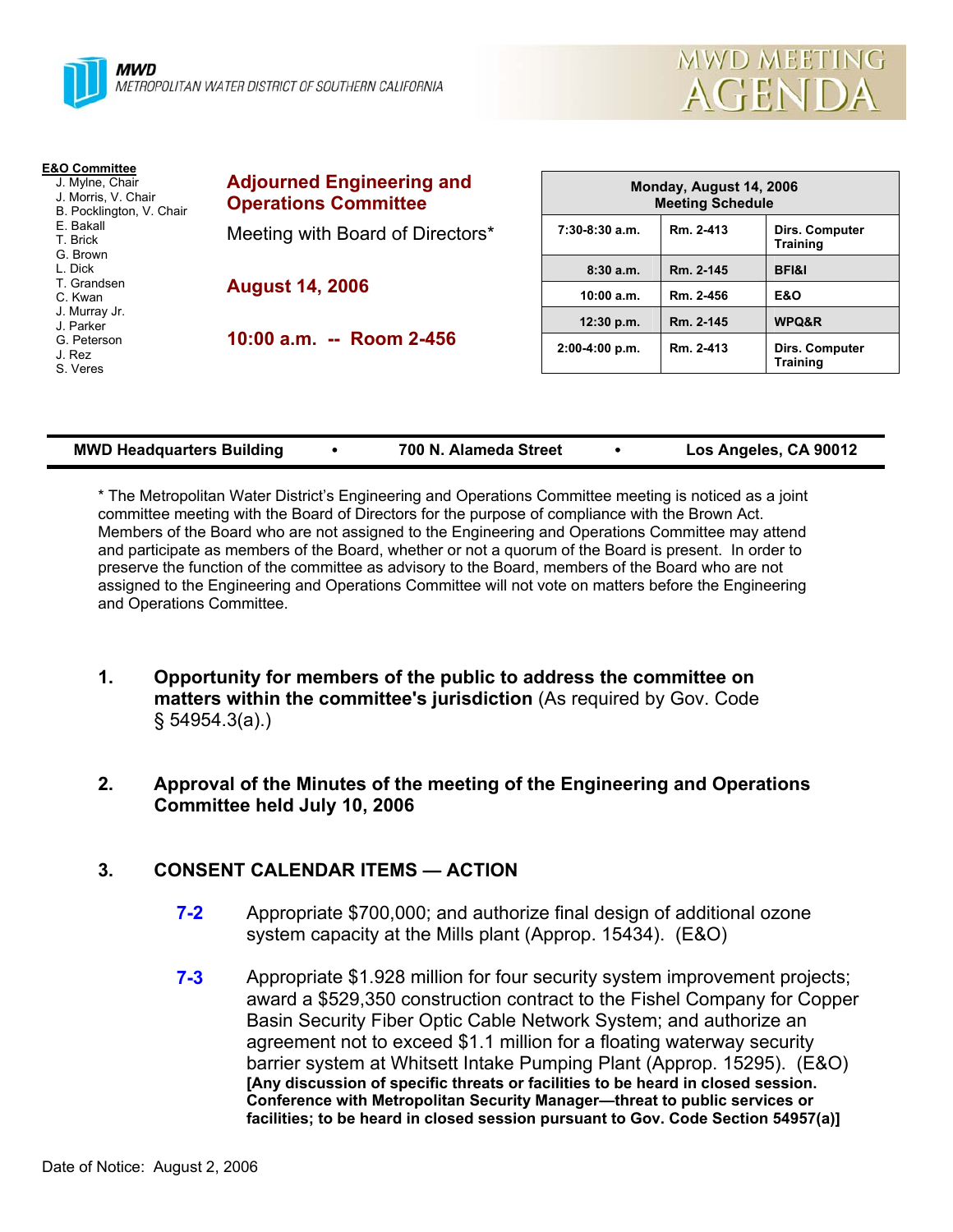**7-4** Authorize entering into a five-year agreement with the California Department of Forestry and Fire Protection, with a yearly amount not to exceed \$665,000 to provide weed abatement services. (E&O)

## **4. OTHER BOARD ITEMS — ACTION**

- **8-3** Appropriate \$7.97 million; award a \$6,109,028 construction contract to J.F. Shea Construction, Inc. for Phase I of the Rialto Pipeline Improvements; and authorize an agreement with Marrs Services, Inc. for construction inspection services (Approp. 15427). (E&O)
- **8-4** Authorize entering into a Memorandum of Understanding with California Department of Parks and Recreation for Phase II of the Diemer North Access Road Improvements. (E&O)

### **5. BOARD INFORMATION ITEMS**

**9-1** Status report for the Inland Feeder Program for activities through June 2006. (E&O) **[Any discussion of litigation to be heard in closed session. Conference with legal counsel—existing litigation (***Shank/Balfour Beatty, a Joint Venture vs. Metropolitan Water District of Southern California***, LASC Case No. BC 283438); to be heard in closed session pursuant to Gov. Code Section 54956.9(a). Conference with legal counsel—potential litigation relating to contractor claims on Contract No. 1542 for the Arrowhead Tunnels; to be heard in closed session pursuant to Gov. Code Section 54956.9(b) (one potential case)]**

# **6. COMMITTEE ITEMS**

a. Update on operating Metropolitan's water system through SCADA and automation

### **7. MANAGEMENT REPORTS**

- a. Water System Operations Manager's report on system operations
- b. Corporate Resources Manager's report on engineering activities

#### **8. FOLLOW-UP ITEMS**

None